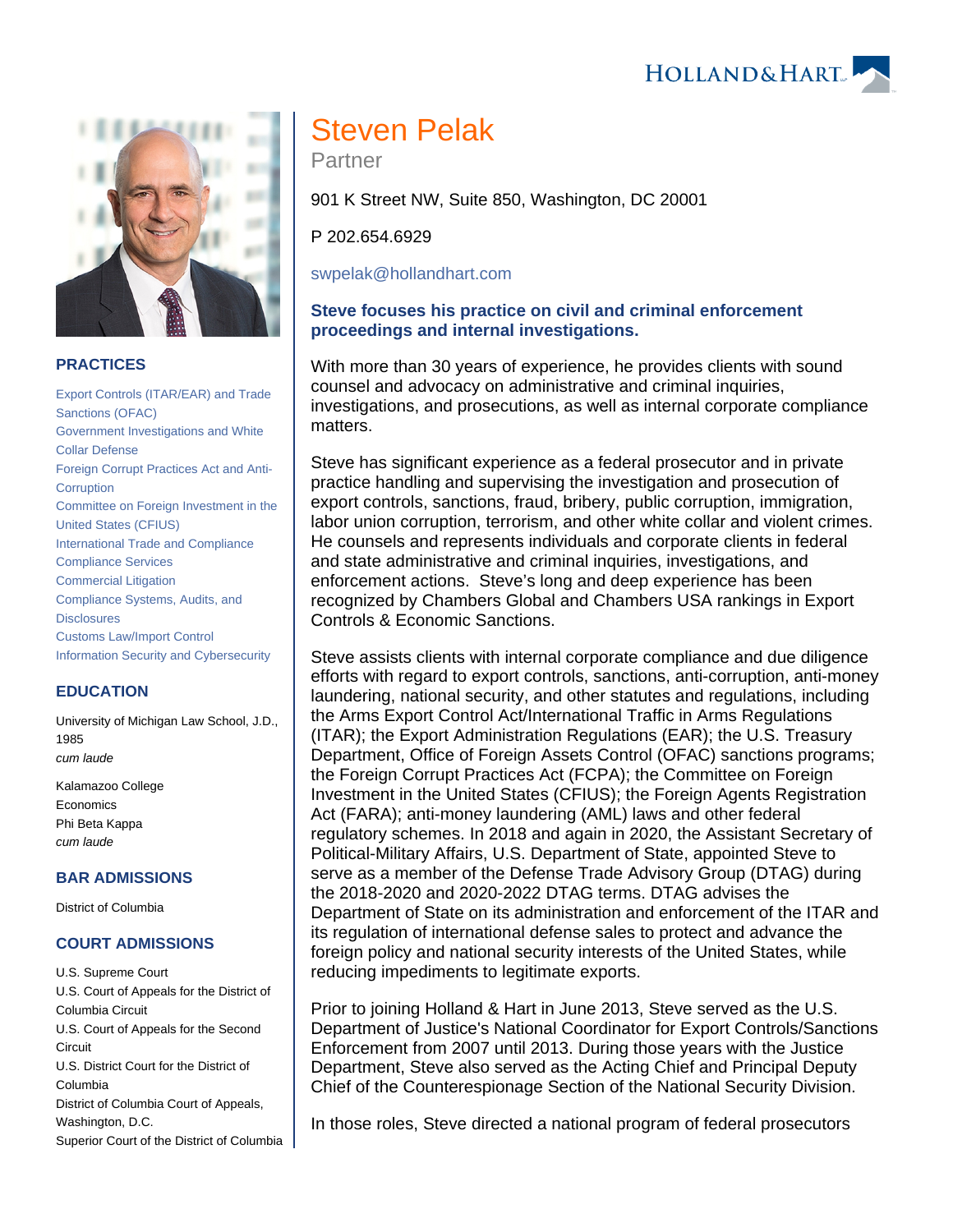

and investigators to enhance and increase the U.S. government's ability to investigate and prosecute export control and sanctions violations. Leading the Justice Department's export controls/sanctions enforcement activities and public outreach efforts, Steve has a deep understanding of the U.S. government's policies and enforcement of national security trade laws and regulations, including the current and emerging policies and priorities of federal administrative and law enforcement agencies.

In addition, Steve served for 18 years as an Assistant United States Attorney in the U.S. Attorney's Office for the District of Columbia in a wide variety of capacities. He handled numerous federal investigations and prosecutions involving fraud, bribery, export control and sanctions offenses, public corruption, labor union embezzlement and corruption, national security offenses, and overseas terrorist acts against U.S. citizens. He served as lead counsel on dozens of jury trials and appellate arguments before the U.S. Court of Appeals for the District of Columbia Circuit, the U.S. District Court for the District of Columbia, the Court of Appeals for the District of Columbia, and the Superior Court of the District of Columbia.

Steve's experience in export controls, sanctions, FCPA, national security, CFIUS, FARA, AML, and public corruption matters allows his clients a unique and wide perspective on a range of important U.S. Government regulatory, investigative, and enforcement initiatives and actions.

# **CLIENT RESULTS**

#### **Representative Experience**

Opati v. Republic of Sudan, 140 S.Ct. 1601 (2020) – Civil action resulting in unanimous opinion by the Supreme Court of the United States vacating Court of Appeals and reinstating punitive damages awarded to more than 150 U.S. Government employees killed and injured in August 1998 bombings of the U.S. Embassies in Nairobi, Kenya and Dar es Salaam, Tanzania

Fritz, et al. v. Islamic Republic of Iran and Islamic Revolutionary Guards Corps, 320 F.Supp.3d 48 (D.D.C. 2018) – Civil action resulting in bench trial and final judgment against the Government of Iran and IRGC for the extrajudicial killings, torture, and hostage taking of four members of the U.S. Army in Iraq

Rescission and Removal of the September 2016 OFAC Designations of PacNet Services, 12 individuals, and more than 30 companies – Petition to the U.S. Department of Treasury, Office of Foreign Assets Control (OFAC) resulting in the rescission and removal of OFAC's designations of PacNet Services, subsidiary companies, and 12 individuals and an interpleader complaint filed against the U.S. Government and others

Defense Trade, Manufacturing, Engineering, and Technology Fortune 500/Public and Private Companies – Internal Investigations, Advice and Counsel, Representation before the U.S. Government, and Defense on matters involving the Arms Export Control Act/International Traffic in Arms Regulations (ITAR), Export Administration Regulations (EAR), OFAC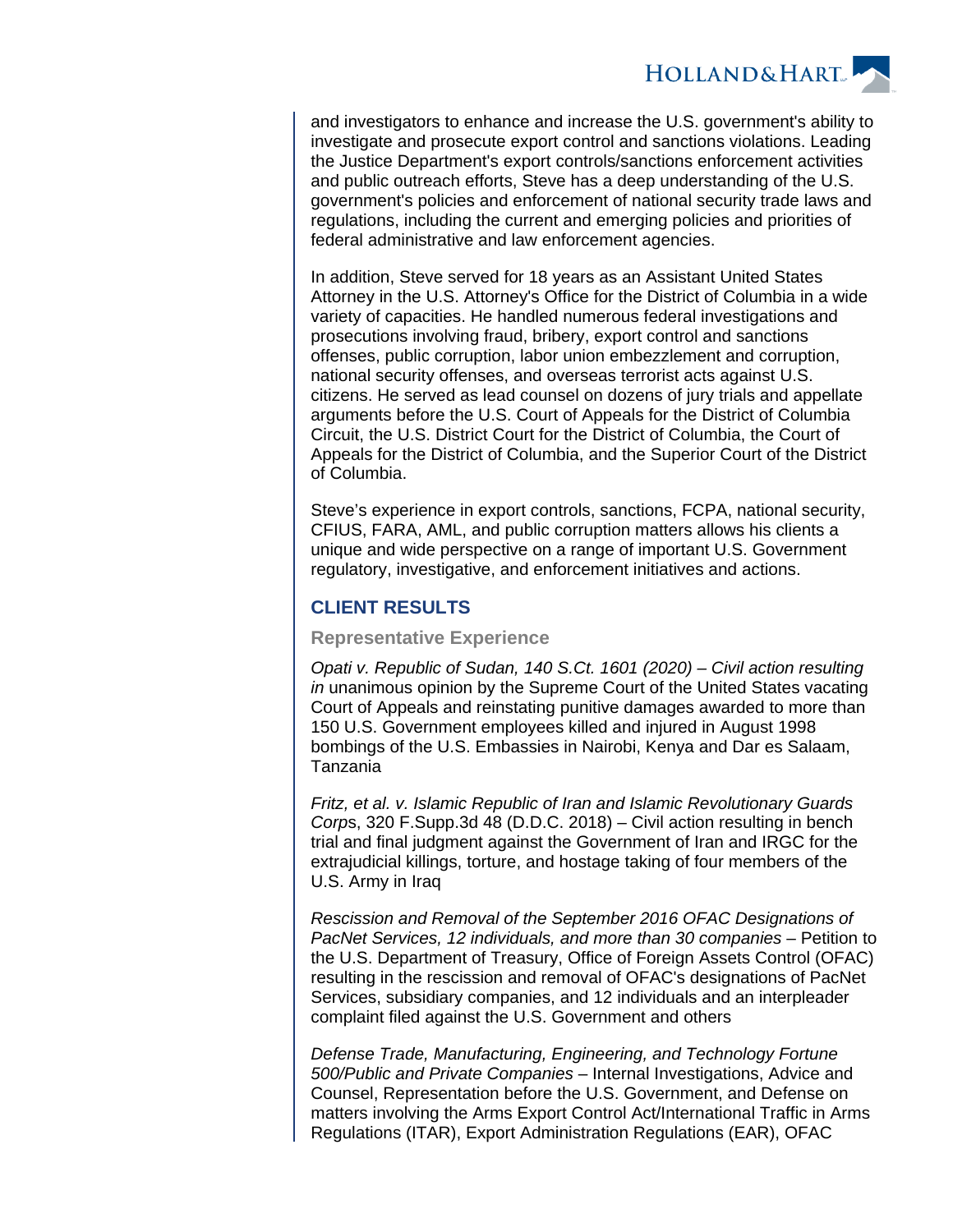

Sanctions, Foreign Corrupt Practices Act (FCPA), Committee on Foreign Investment in the United States (CFIUS), Foreign Agents Registration Act (FARA), and related national security and government inquiries, investigations, and enforcement actions

U.S. v. ABN AMRO Bank – Investigation and prosecution of an international bank relating to OFAC sanctions violations

U.S. West, et al. – Investigation and prosecution of the President of the International Association of Iron Workers and other union officials for embezzlement and related fraud offenses

In re Missile Technology Transfer to China – Investigation of export control violations arising from alleged transfer of missile or space launch vehicle technology by U.S. companies Space System/Loral and Hughes Space and Communications

U.S. v. United Technologies Corp. and Pratt & Whitney Canada Corp. – Supervision of the investigation and prosecution of the unlawful export of technical data to China relating to engine software for attack helicopters

U.S. v. ITT Corp. – Supervision of the investigation and prosecution of the unlawful export of technical data to China relating to night vision equipment

U.S. v. BAE Systems plc - Supervision of the investigation and prosecution of a multinational defense contractor arising from a conspiracy to make false statements regarding foreign payments in relation to the sale of defense articles required to be disclosed to the State Department under the AECA/ITAR and false statements about its Foreign Corrupt Practices Act compliance program

U.S. v. Brown, et. al. – Investigation and prosecution of 12 officers of the Metropolitan Police Department for bribery, public corruption, and conspiracy offenses

U.S. v. Garappolo and Massey – Investigation and prosecution of Certified Public Accountants/outside auditors of an ERISA fund and a union for participation in a scheme to cover up embezzlement and to file false financial reports

In re Ruby Ridge – Investigation and prosecution of obstruction of justice and criminal conduct by FBI Headquarters Officials

In re Embezzlement from the Public Defender Service – Investigation and Prosecution of the Chief Financial Officer of a local governmental agency

U.S. v. Stowe – Investigation and prosecution of an official of the Metropolitan Police Department for extortion, fraud, and theft

# **PUBLICATIONS**

"[DOJ Announces Significant Changes to Corporate Criminal Enforcement](https://www.hollandhart.com/doj-announces-significant-changes-to-corporate-criminal-enforcement-policies)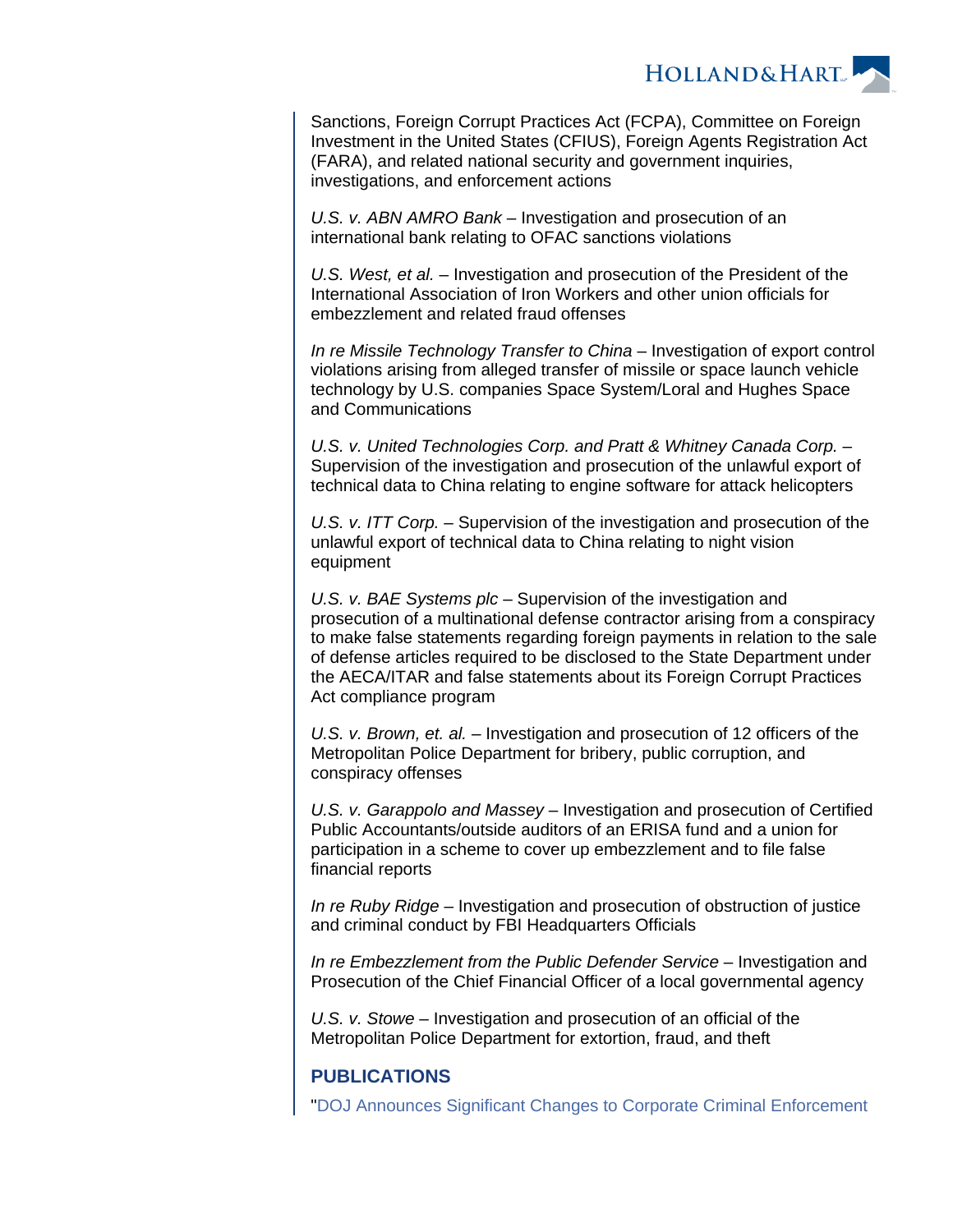

[Policies,](https://www.hollandhart.com/doj-announces-significant-changes-to-corporate-criminal-enforcement-policies)" Holland & Hart News Update, Co-Author, 11/09/2021

"[President Biden Gets Tough on Russia with New Executive Order](https://www.internationalcomplianceblog.com/president-biden-gets-tough-on-russia-with-new-executive-order/)," International Compliance Blog, Co-Author, 04/16/2021

"[Commerce Names More than 100 Chinese and Russian to Inaugural](https://www.internationalcomplianceblog.com/commerce-names-more-than-100-chinese-and-russian-to-inaugural-meu-list/)  [MEU List](https://www.internationalcomplianceblog.com/commerce-names-more-than-100-chinese-and-russian-to-inaugural-meu-list/)," International Compliance Blog, Co-Author, 12/24/2020

"[Not Done Yet - BIS Adds SMIC to Entity List,](https://www.internationalcomplianceblog.com/not-done-yet-bis-adds-smic-to-entity-list/)" International Compliance Blog, Co-Author, 12/18/2020

"[Beware of Export Control Compliance in COVID-19 Teleworking](https://www.hollandhart.com/37297)  [Environment,](https://www.hollandhart.com/37297)" Holland & Hart News Update, Co-Author, 03/25/2020

"3D Printing/Blockchain Merger: A potential supply chain security and export control compliance tool?," WorldECR, Co-Author, February 2020

"[Russian Nationals and Others Charged with Attempting to Evade U.S.](https://www.internationalcomplianceblog.com/russian-nationals-and-others-charged-with-attempting-to-evade-u-s-sanctions-to-aid-russian-government-controlled-business/)  [Sanctions to Aid Russian Government-Controlled Business](https://www.internationalcomplianceblog.com/russian-nationals-and-others-charged-with-attempting-to-evade-u-s-sanctions-to-aid-russian-government-controlled-business/)," International Compliance Blog, Co-Author, 12/20/19

"[OFAC: Sanctions Compliance Provisions in Lease Agreements Alone](https://www.internationalcomplianceblog.com/ofac-sanctions-compliance-provisions-in-lease-agreements-alone-may-be-insufficient/)  [May Be Insufficient,](https://www.internationalcomplianceblog.com/ofac-sanctions-compliance-provisions-in-lease-agreements-alone-may-be-insufficient/)" International Compliance Blog, Co-Author, 11/27/19

"[U.S. Hits Cuba With Another Round of Sanctions - De Minimis Threshold](https://www.internationalcomplianceblog.com/u-s-hits-cuba-with-another-round-of-sanctions-de-minimis-threshold-dropped-to-10-percent/)  [Dropped to 10 Percent](https://www.internationalcomplianceblog.com/u-s-hits-cuba-with-another-round-of-sanctions-de-minimis-threshold-dropped-to-10-percent/)," International Compliance Blog, Co-Author, 10/22/2019

"[OFAC Sanctions "Sudanese Oligarch" for Fraud and Corrupt Dealings in](https://www.internationalcomplianceblog.com/ofac-sanctions-sudanese-oligarch-for-fraud-and-corrupt-dealings-in-south-sudan/)  [South Sudan](https://www.internationalcomplianceblog.com/ofac-sanctions-sudanese-oligarch-for-fraud-and-corrupt-dealings-in-south-sudan/)," International Compliance Blog, Co-Author, 10/18/2019

"[OFAC Redefines the Term "Significant Transnational Criminal](https://www.internationalcomplianceblog.com/ofac-redefines-the-term-significant-transnational-criminal-organization-broadening-its-reach/)  [Organization," Broadening Its Reach,](https://www.internationalcomplianceblog.com/ofac-redefines-the-term-significant-transnational-criminal-organization-broadening-its-reach/)" International Compliance Blog, Co-Author, 10/09/2019

"[Trump Administration Tightens Cuba Sanctions, Eliminates "U-Turn"](https://www.internationalcomplianceblog.com/trump-administration-tightens-cuba-sanctions-eliminates-u-turn-authorization/)  [Authorization](https://www.internationalcomplianceblog.com/trump-administration-tightens-cuba-sanctions-eliminates-u-turn-authorization/)," International Compliance Blog, Co-Author, 09/12/2019

"[Partial Economic Embargo: United States Significantly Expands](https://www.internationalcomplianceblog.com/partial-economic-embargo-united-states-significantly-expands-sanctions-against-venezuelas-government/)  [Sanctions Against Venezuela's Government](https://www.internationalcomplianceblog.com/partial-economic-embargo-united-states-significantly-expands-sanctions-against-venezuelas-government/)," International Compliance Blog, Co-Author, 08/07/2019

"[OFAC Expands Sanctions-Related Rejected Transaction Reporting](https://www.hollandhart.com/36267)  [Requirements](https://www.hollandhart.com/36267)," Holland & Hart News Update, Co-Author, 07/19/2019

"[Export Control Laws Not a Blank Check to Exclude Job Applicants,](https://www.hollandhart.com/35537)" Holland & Hart News Update, Co-Author, 02/21/2019

"[Treasury Issues New CFIUS Interim Rules,](https://www.hollandhart.com/35083)" Holland & Hart News Update, Co-Author, 10/23/2018

"[Accelerating International Cooperation in Fraud, Corruption, and Other](https://www.terralex.org/publication/pb1166e46c6)  [Government Investigations and Enforcement Actions in 2017,](https://www.terralex.org/publication/pb1166e46c6)" TerraLex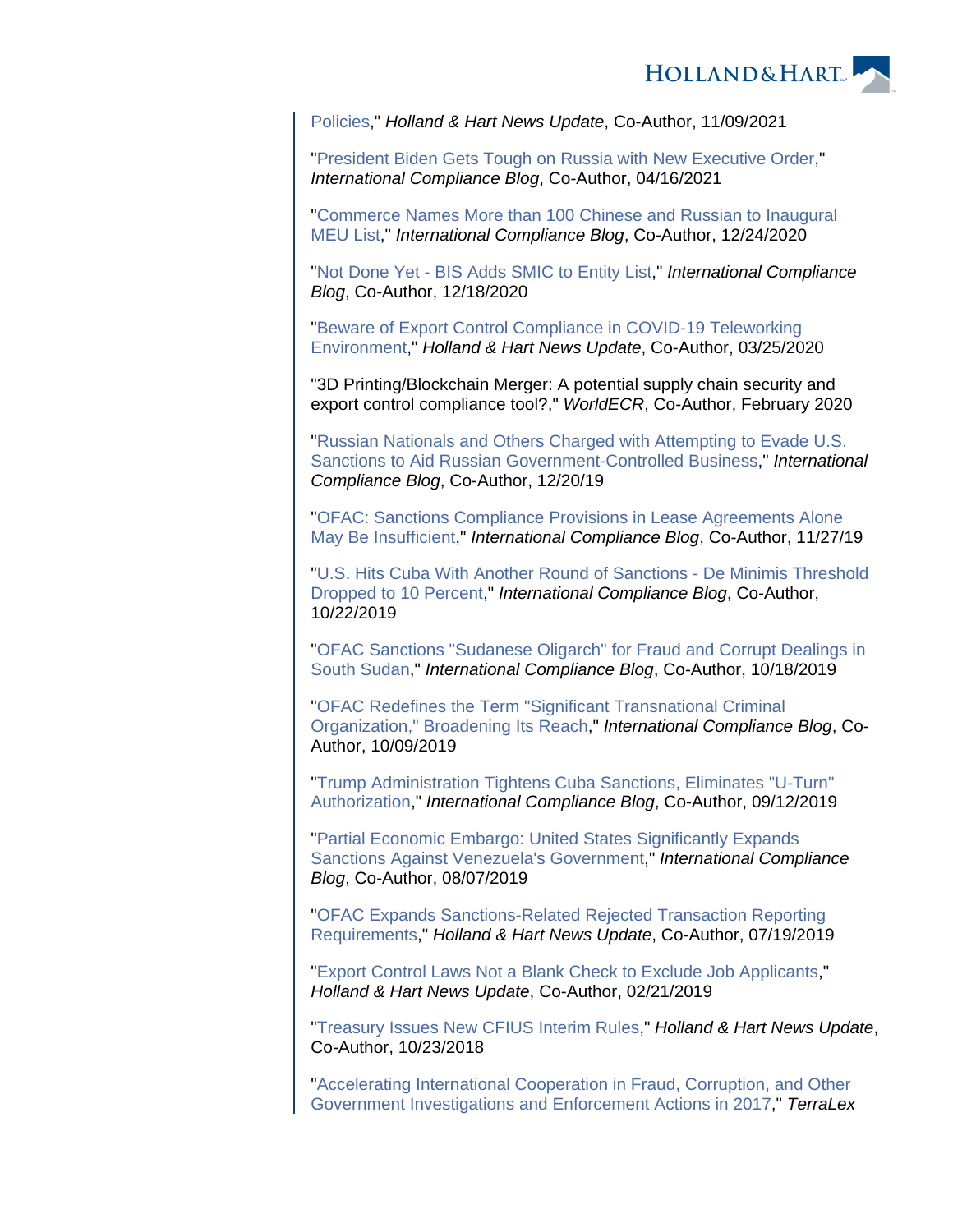

Connections, Co-Author, February 2018

"[DOJ Settlement Sets Forth Best Practices for Protecting Sensitive Data](https://www.hollandhart.com/33894)  [for Government Contractors and Information Technology Companies](https://www.hollandhart.com/33894)," Holland & Hart News Update, Co-Author, January 2018

"[Podcast: Bringing Terrorism to Trial with Steven Pelak](https://soundcloud.com/nsltoday/bringing-terrorism-to-trial-with-steven-pelak)," National Security Law Today Podcast from the American Bar Association Standing Committee on Law and National Security, December 2017

"[National Emergency Creep Threatens OFAC's Good Standing](https://www.hollandhart.com/pdf/National_Emergency_Creep_Threatens_OFACs_Good_Standing.pdf)," WorldECR, Co-Author, November 2017

"[U.S. Government Revokes the Sudanese Sanctions Regulations, But](https://www.hollandhart.com/33598)  [Restrictions and Risks Remain,](https://www.hollandhart.com/33598)" Holland & Hart News Update, Co-Author, October 2017

"[Why is Sudan Not Subject to the Same ITAR Prohibitions as Other State](https://www.internationalcomplianceblog.com/why-is-sudan-not-subject-to-the-same-itar-prohibitions-as-other-state-sponsors-of-terrorism/)  [Sponsors of Terrorism?,](https://www.internationalcomplianceblog.com/why-is-sudan-not-subject-to-the-same-itar-prohibitions-as-other-state-sponsors-of-terrorism/)" International Compliance Blog, Co-Author, 10/18/2017

"[Accelerating International Cooperation in Fraud, Corruption, and Other](https://www.hollandhart.com/33462)  [Criminal Investigations and Enforcement Actions](https://www.hollandhart.com/33462)," Holland & Hart News Update, Co-Author, 09/12/2017

## **SPEAKING ENGAGEMENTS**

"ITAR Part 130 - Past, Present, and Proposed Future," Co-Speaker, 2022 Spring Virtual Advanced Conference, Society for International Affairs, 05/18/2022

"Trends and Best Practices in DDTC and BIS Voluntary Self-Disclosures," Panelist, 2018 Fall International Trade Export Licensing & Compliance Conference, Society for International Affairs, October 23, 2018

"[ITAR Boot Camp - Enforcement Trends and Observations,](https://www.americanconference.com/ear-boot-camp/workshops/itar-boot-camp/)" American Conference Institute, Chicago, IL, June 7, 2018

"Tackling Corruption in the Global Arms Trade," Center for International Policy, Washington, DC, November 2, 2017

## **MEMBERSHIPS AND AFFILIATIONS**

- Defense Trade Advisory Group (DTAG) of the U.S. Department of State, Bureau of Political-Military Affairs, Directorate of Defense Trade Controls, 2018-2022; Appointed for 2022-2024 term
- Society for International Affairs, Member
- American Society of International Law, Member
- Association of Assistant United States Attorneys, Washington, D.C.

## **RECOGNITION**

 Chambers Global, USA, International Trade: Export Controls & Economic Sanctions, 2017-2022